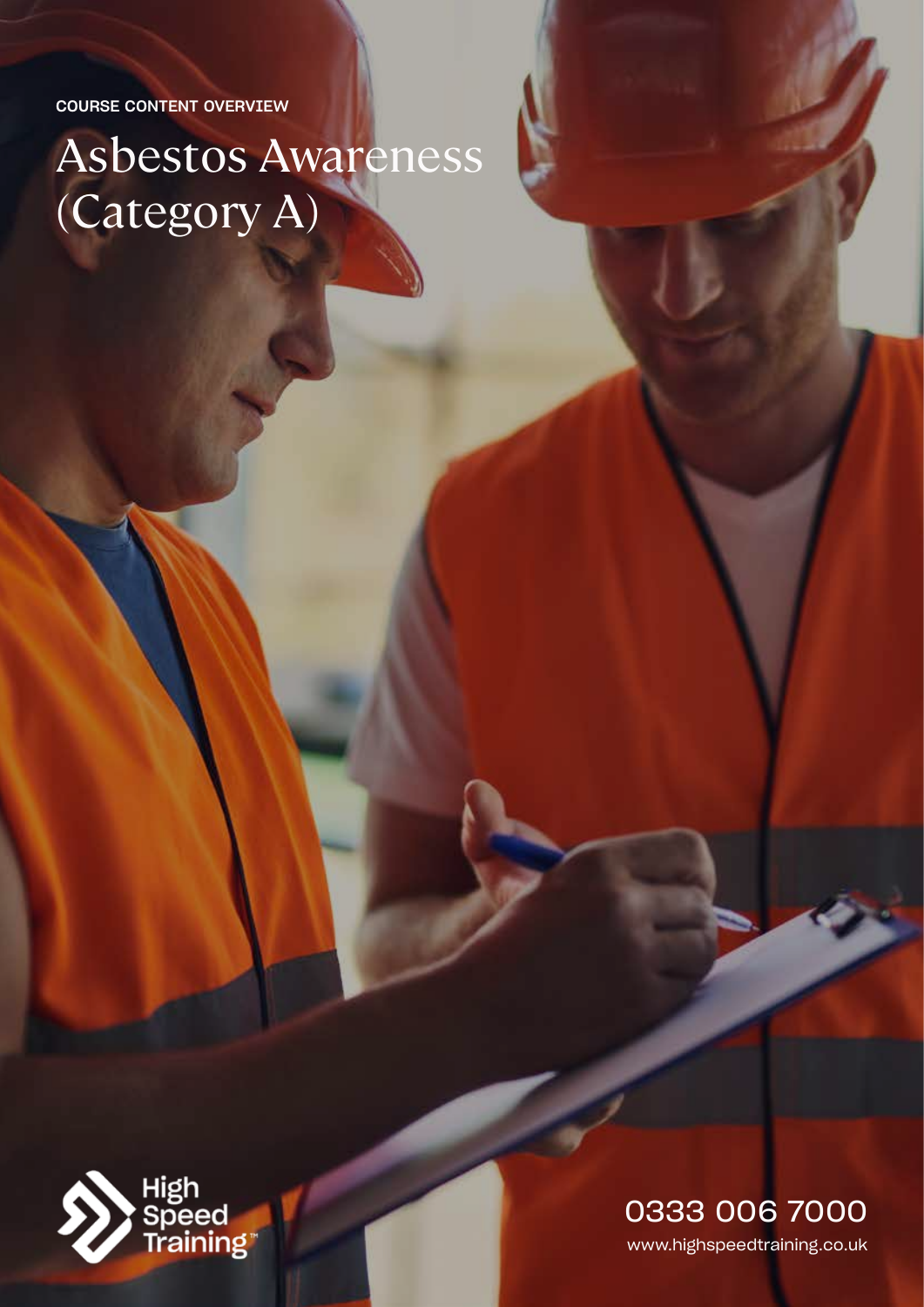This Asbestos Awareness (Category A) course is designed to help workers understand the serious health risks associated with working with asbestos and asbestos-containing materials (ACMs). If there's a chance that you may come across asbestos or potential asbestos in your work, then you must have an awareness of the correct health and safety procedures.

Note that if your job involves working with ACMs, then a higher level of training is required. This course does not permit you to work with asbestos.

## **Module One: Introduction**

This module outlines what asbestos is, where it can be found, and why it was used as a building material.

- Legal duties
- Who will benefit from this course?
- What is asbestos?
- The risks from asbestos
- The main uses of asbestos in buildings
- Other uses of asbestos
- Activities that cause risk from asbestos
- What was asbestos used for?
- Why was asbestos used?
- Who is at risk from exposure to asbestos?
- Types of asbestos
- Risks to health from exposure to asbestos fibres

#### **Module Two: The Control of Asbestos Regulations**

This module explains the main requirements of the Control of Asbestos Regulations 2012 (the CAR 2012) and how they apply to dutyholders.

- The Control of Asbestos Regulations 2012
- Dutyholders under the CAR 2012
- Duty to manage asbestos in non-domestic premises
- Regulation 4 how to manage asbestos in non-domestic premises
- Legal responsibility to manage asbestos in non-domestic premises
- Areas of the premises to be inspected
- Regulation 5 duty to identify asbestos for demolition, maintenance or other work
- Regulation 5 surveys to identify the presence of asbestos
- Regulation 6 risk assessment
- Regulation 7 plans of work
- Regulations 10 information, instruction, and training
- Useful guidance and information
- Other requirements of the CAR 2012

# **Module Three: Health Risks and Personal Factors**

This module looks at how the risks of asbestos come about and what can make them worse.

- Health risks from asbestos
- Friability of ACMs
- Asbestos-related diseases
- Asbestos and smoking
- Workplace Exposure Limits
- Respiratory protective equipment
- Changes to conformity assessment and marking
- Health and medical surveillance

## **Module Four: Discovery of Asbestos or Accidental Disturbance of ACMs**

This module explains what should be done when workers discover materials which they believe to be asbestos or if asbestos is accidentally disturbed during work.

- HSE guidance EM1
- EM1 flowchart
- Unexpected discovery of asbestos
- Accidental release of asbestos
- Emergency procedures